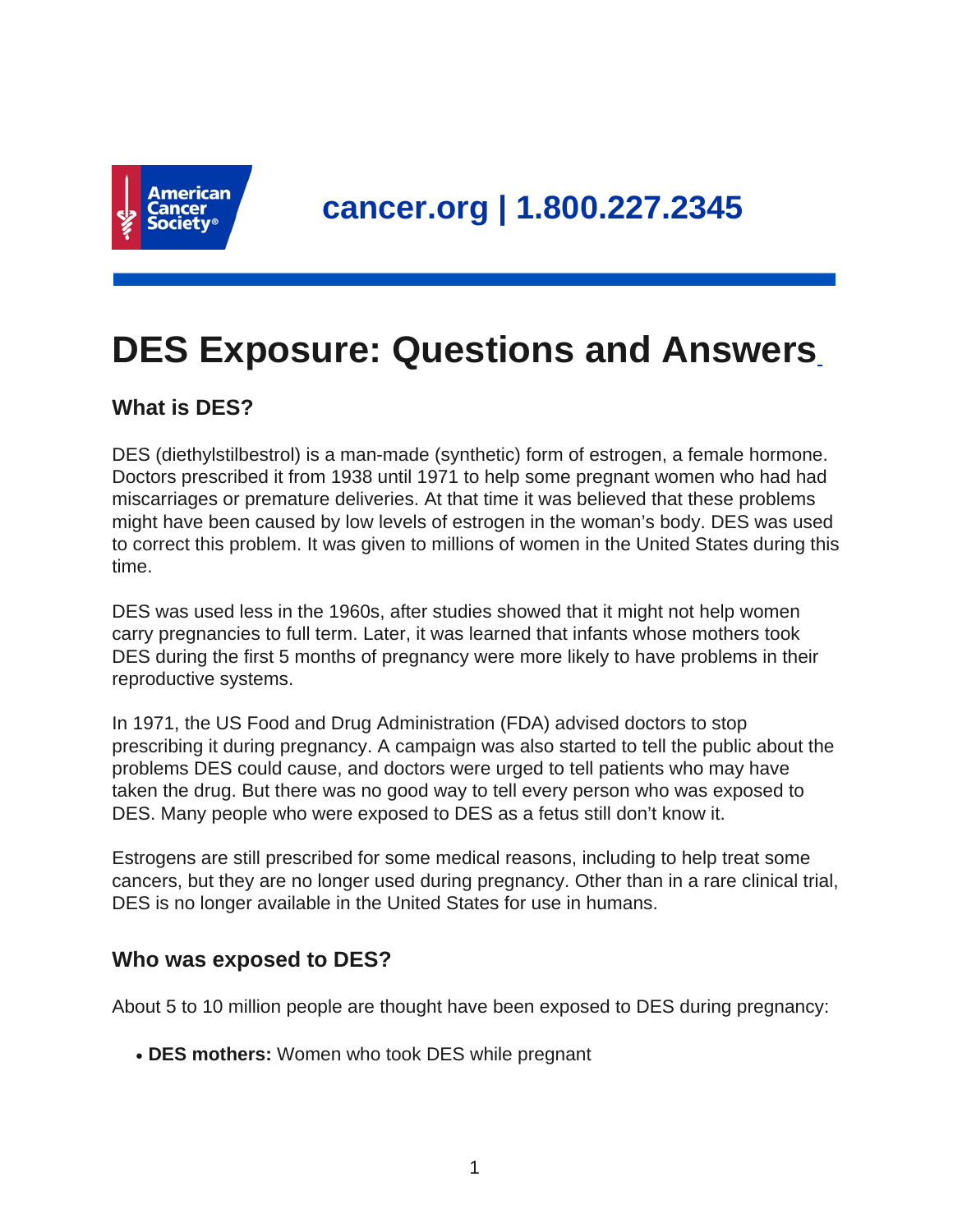- **DES daughters:** Women whose mothers took DES while pregnant with them. This exposed them to DES while they were growing in the womb
- DES sons: Men whose mothers took DES while pregnant with them. This exposed them to DES while they were growing in the womb

Only those children who were in the womb at the time their mothers took DES were exposed to it. Brothers or sisters from pregnancies during which DES was not taken were not exposed.

# **How do you know if you (or your mother) took DES during pregnancy?**

Many women do not know if they got DES while they were pregnant. Any woman who was pregnant between 1938 and 1971 and had problems during the current or a previous pregnancy may have been given DES or another estrogen-like drug. Women who did not have problems are less likely to have been given DES. Women who were not under a doctor's care while pregnant most likely did not take DES either, because you could only get it with a doctor's prescription. DES was given in pills, injections, and vaginal suppositories (sometimes called pessaries).

## **Checking medical records**

If you think you (or your mother) took a hormone like DES during pregnancy, you should try to contact the doctor who managed the pregnancy or the hospital where you were born to ask if there is any record that you (or your mother) were given DES. Mothers and children have a right to see any of their remaining medical records.

Unfortunately, finding medical records after such a long period of time may not be possible in many cases. Most hospitals and doctors' offices do not keep medical charts or records beyond a few years. If the doctor has moved, retired, or died, another doctor might have taken over the practice as well as the records. The county medical society or health department may be able to tell you where the records are, if they still exist. A few pharmacies keep prescription records for a long time, but many chain drugstores only keep them up to10 years. If you know where the prescription was filled, you might want to ask there.

If you are able to get records, it may help to know that DES was sold under many different names. You can find a list of DES brand names here <https://desaction.org/brand-names/><sup>1</sup>. Two of the most commonly used names were stilbestrol and DESPlex, but there are dozens more.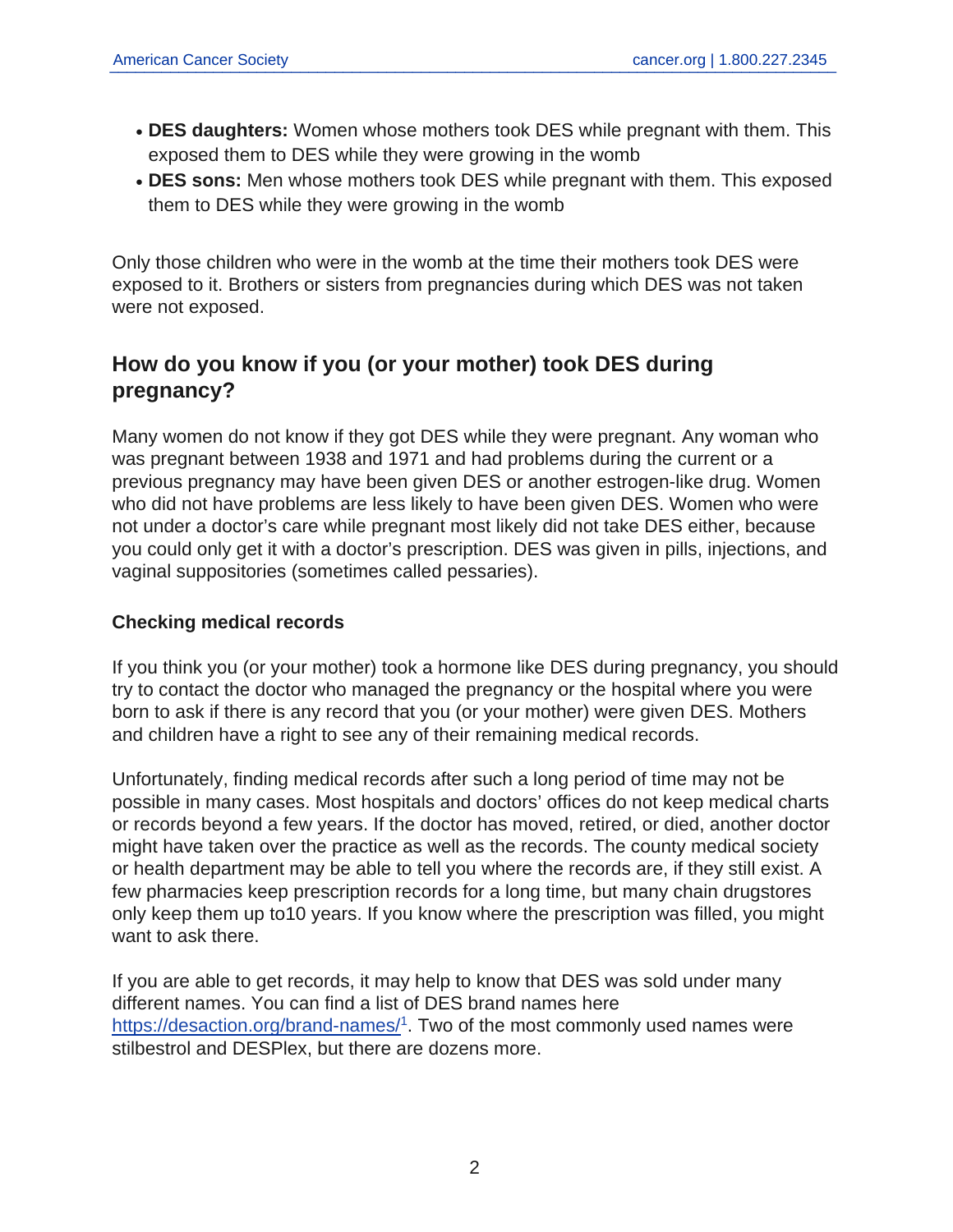It's important to keep any records you have about DES exposure. Write down and save anything you find out about dates the drug was taken, and other details.

In many cases, it may not be possible to find out if DES was used. And there are no medical tests that can tell you if you were exposed to DES.

# **What health problems might women who took DES during pregnancy have?**

## **Breast cancer**

Women who took DES appear to have an increased risk of <u>[breast cancer](https://www.cancer.org/cancer/breast-cancer.html)</u><sup>2</sup>. Most research suggests that the risk of breast cancer in DES-exposed mothers is about 30% higher than the risk of women who have not been exposed to this drug. When looking at breast cancer risk during a woman's lifetime, this means about 1 out of 6 women who took DES during pregnancy will get breast cancer, as opposed to about 1 out of 8 women who were not exposed to DES. Of course, many other factors affect breast cancer risk as well.

There are no other known health effects of DES exposure in pregnant women who took this drug.

## **What should women who took DES while they were pregnant do?**

A woman who took DES while pregnant (or suspects she may have been given it) should tell her doctor. If possible, she should try to find out the dose, when the medicine was started, and how it was used.

She also should tell her children who were exposed in the womb. They need to tell their doctors, so that this information can be included in their medical records.

DES-exposed mothers should follow a regular schedule for early breast cancer detection, as is recommended for all women. (For American Cancer Society recommendations on breast cancer screening, see **[Breast Cancer: Early Detection](https://www.cancer.org/cancer/breast-cancer/screening-tests-and-early-detection.html)**<sup>3</sup>.) Women should report any new breast lumps or other breast changes to a doctor right away. They should also have regular medical check-ups.

# **What health problems could DES-exposed daughters have?**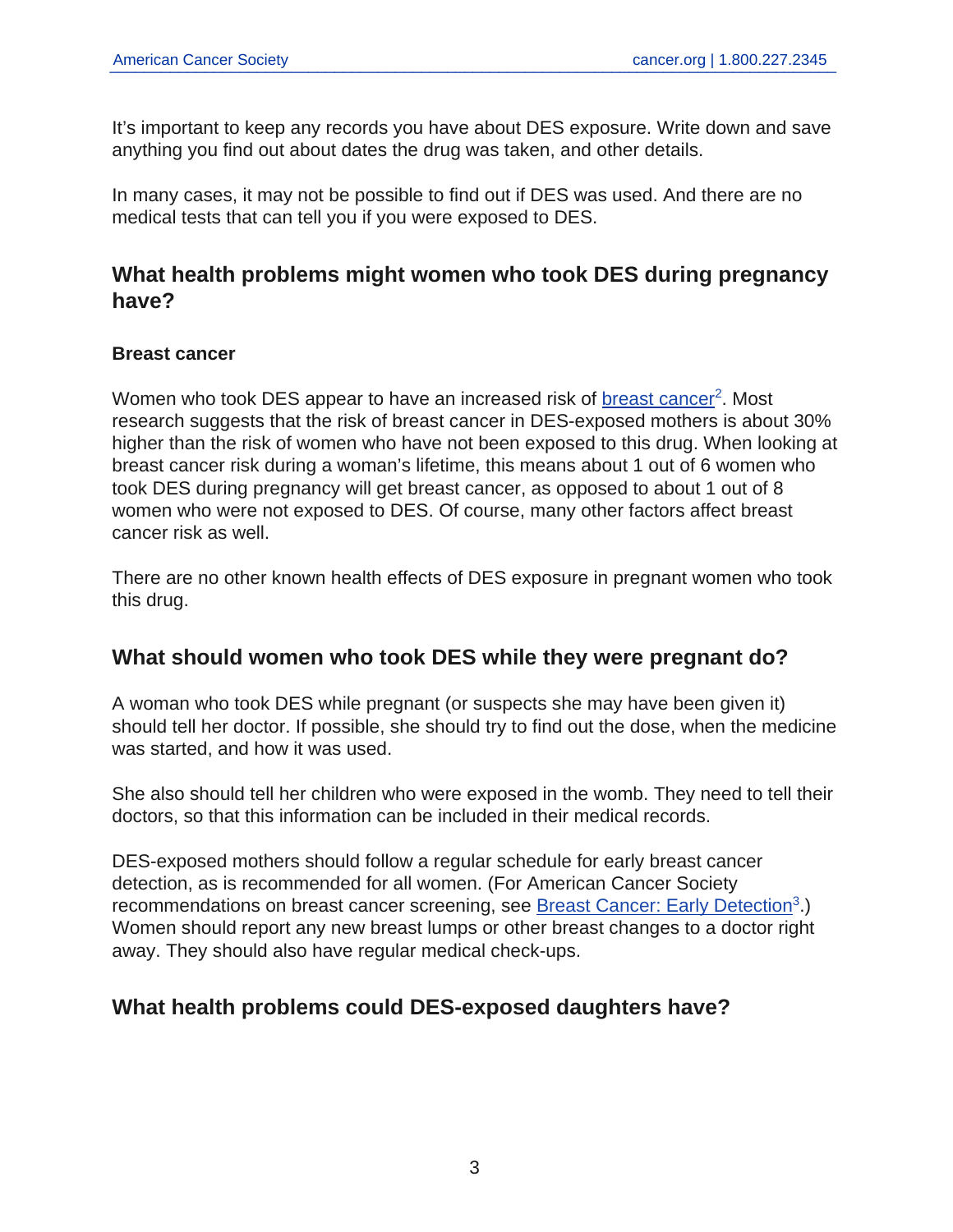## **Clear cell adenocarcinoma**

DES is linked to a rare cancer called **clear cell adenocarcinoma** (CCA) in a very small number of daughters of women who used DES during pregnancy. This cancer of the vagina and cervix usually occurs in DES-exposed daughters in their late teens or early 20s. But it has been reported as early as age 8, and the upper age limit, if any, is not known. DES-exposed daughters are now older than 40, but their risk may still be higher than in women who were not exposed.

DES-exposed daughters are about 40 times more likely to develop CCA than women not exposed to DES in the womb. But because this cancer is so rare, this means that about 1 of every 1,000 DES-exposed daughters might develop CCA.

Treatment for CCA depends on the location and stage (extent) of the cancer. For more information on the treatment of clear cell adenocarcinoma, see [Vaginal](https://www.cancer.org/cancer/vaginal-cancer.html) [Cancer](https://www.cancer.org/cancer/vaginal-cancer.html)<sup>4</sup> or [Cervical Cancer](https://www.cancer.org/cancer/cervical-cancer.html)<sup>5</sup>.

#### **Abnormal cells in the cervix and vagina**

DES exposure before birth has been linked to a higher risk of having abnormal cells in the cervix and vagina. Daughters who know they were exposed to DES typically have more frequent exams to look for these types of changes, but it's not clear exactly how much the risk is increased.

Doctors use a number of terms to describe these abnormal cells, including:

- Atypical glandular cells
- Dysplasia
- Cervical intraepithelial neoplasia (CIN)
- Squamous intraepithelial lesions (SILs)

These abnormal cells look like cancer cells. But they do not spread into nearby healthy tissues like cancer cells do and so are often called **pre-cancers**. This condition is not cancer, but it might develop into cancer if it's not treated.

#### **Structural changes in the female reproductive tract**

DES-exposed daughters may have a vagina, uterus, or cervix with an unusual shape or form (structure). Most of these changes do not threaten the woman's life or health. But some can cause problems for women who want to get pregnant or cause other reproductive health problems.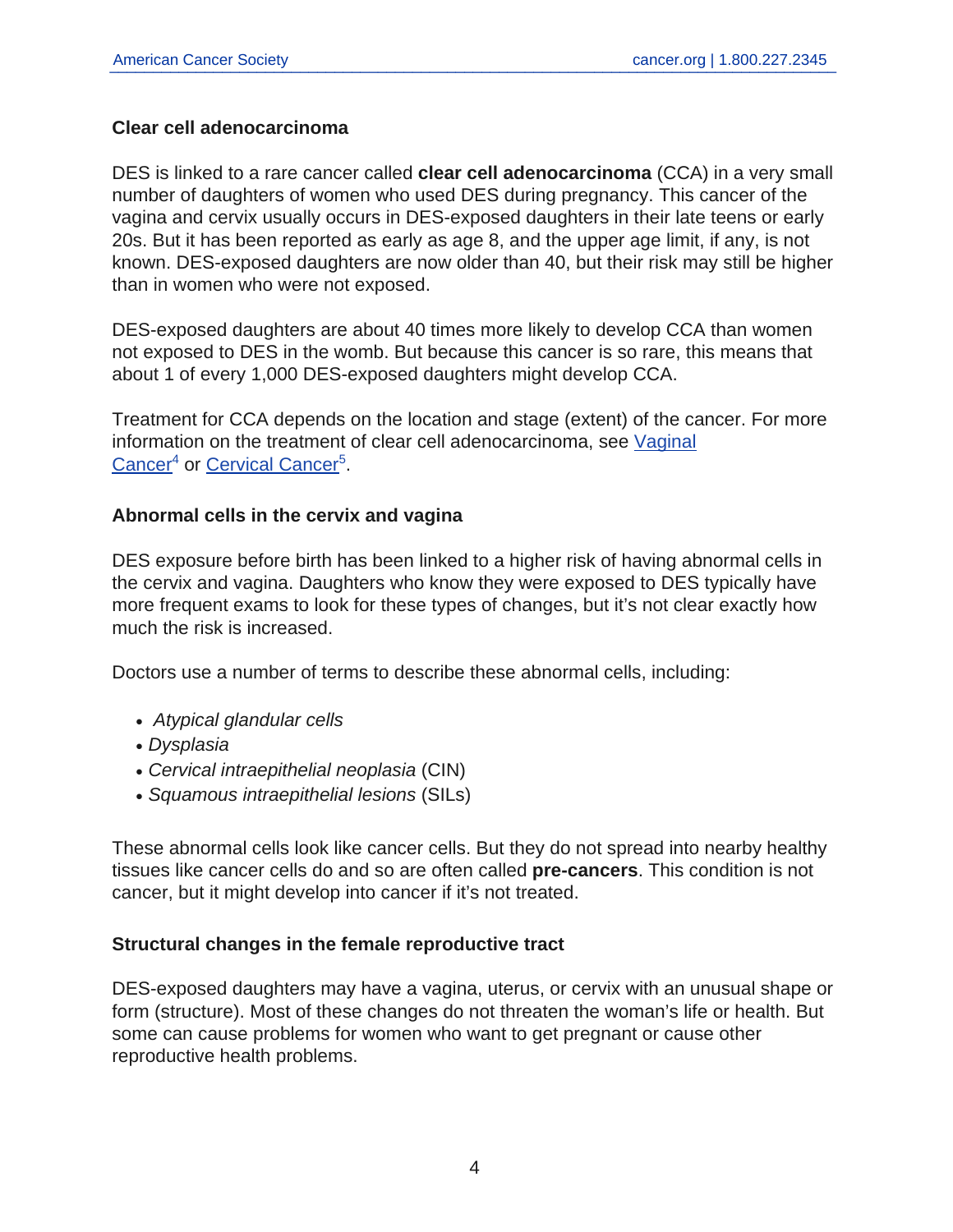## **Problems getting pregnant**

DES-exposed daughters are more likely to have fertility problems than women who weren't exposed to DES. Still, most don't have problems becoming pregnant. The largest study of fertility found that 28% of women who had been exposed to DES didn't get pregnant after trying for at least 12 months, compared with 16% in women who were not exposed to DES.

At least part of this difference seems to be caused by changes in the shape of the uterus. DES-exposed daughters may also be more likely to have irregular menstrual periods, which could add to fertility problems.

## **Problems during pregnancy**

DES-exposed daughters may also have a higher risk of certain problems during pregnancy. These include:

- Premature birth: Among DES-exposed daughters, about 64% have delivered a fullterm baby in their first pregnancy, compared with 85% in women who were not exposed to DES.
- Tubal (ectopic) pregnancy: The risk of an ectopic pregnancy (where the egg implants in an area other than the uterus and poses a danger to the mother) is about 3 to 5 times higher in DES-exposed daughters.
- Miscarriage: Almost 20% of DES-exposed daughters miscarry their first pregnancy, compared with about 10% among women not exposed to DES.
- Preeclampsia: DES-exposed daughters have a slightly higher risk of preeclampsia during pregnancy. Preeclampsia (sometimes called toxic pregnancy or toxemia) is a condition in which high blood pressure and protein in the urine develop in the late 2nd or 3rd trimester of pregnancy. It can be dangerous and may require delivering the baby early.

#### **Breast cancer**

According to the largest study to date, DES-exposed daughters have a slightly increased risk for [breast cancer](https://www.cancer.org/cancer/breast-cancer.html)<sup>6</sup>. This increased risk was not seen in some other studies. So far, the total overall increase in risk appears to be only about 2% (in this study, the group of women without DES exposure had about a 2% risk of breast cancer, while the group of women with DES exposure had about a 4% risk). But it's important to note that the women in this study (and many DES-exposed daughters in general) are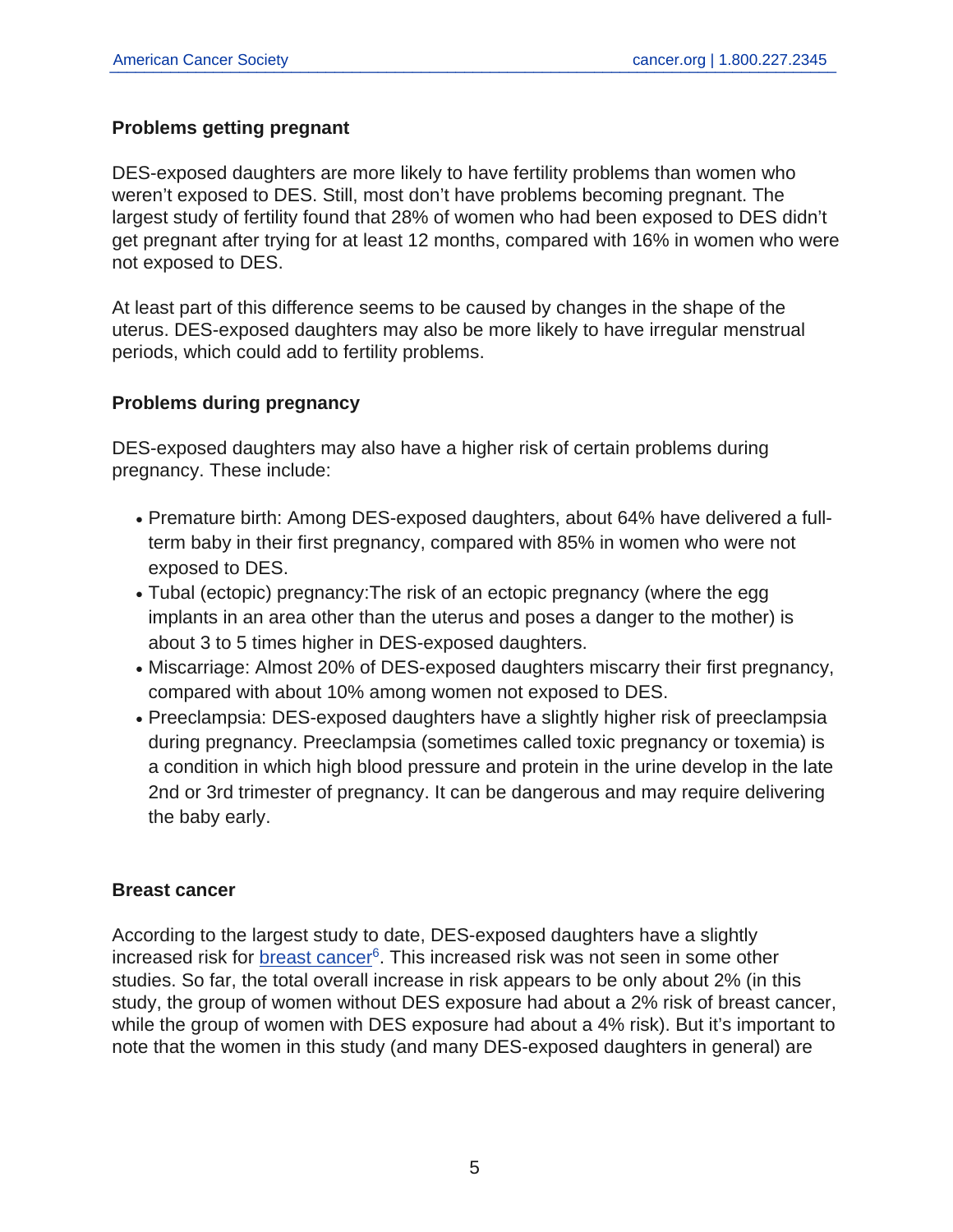still younger than the average age at which breast cancer usually occurs. The increased risk of breast cancer may become larger as these women get older. This issue is still being studied.

The risk of other cancers does not seem to be increased, but research continues in this area as well.

#### **Other possible health problems**

A recent study suggested that DES-exposed daughters might have a higher risk of depression than women who had not been exposed to the drug, although other studies have not found this.

Some studies have found that DES daughters are likely to be younger at menopause.

# **What should DES-exposed daughters do?**

If you were born between 1938 and 1971, and you think that your mother may have been given DES, try to learn how long and at what point in her pregnancy she took the drug. Or you can try to find records from her obstetrician's office. (See the section, How do you know if you [or your mother] took DES during pregnancy?)

Women who believe they may have been exposed to DES before birth should be aware of the possible health effects of DES and tell their doctors about their exposure. Some problems, such as clear cell adenocarcinoma, are usually found only when the doctor is looking for them. This is why it's important that your doctor know about the possible problems linked to DES exposure and to keep records of your exposure, if you have them.

#### **Getting recommended screening exams and tests**

DES-exposed daughters should get regular gynecologic exams throughout their lifetimes. Discuss with your doctor which tests are appropriate for you and when you should have them.

Many doctors recommend these women have regular, thorough exams every year. These exams may include the following:

**Pelvic exam**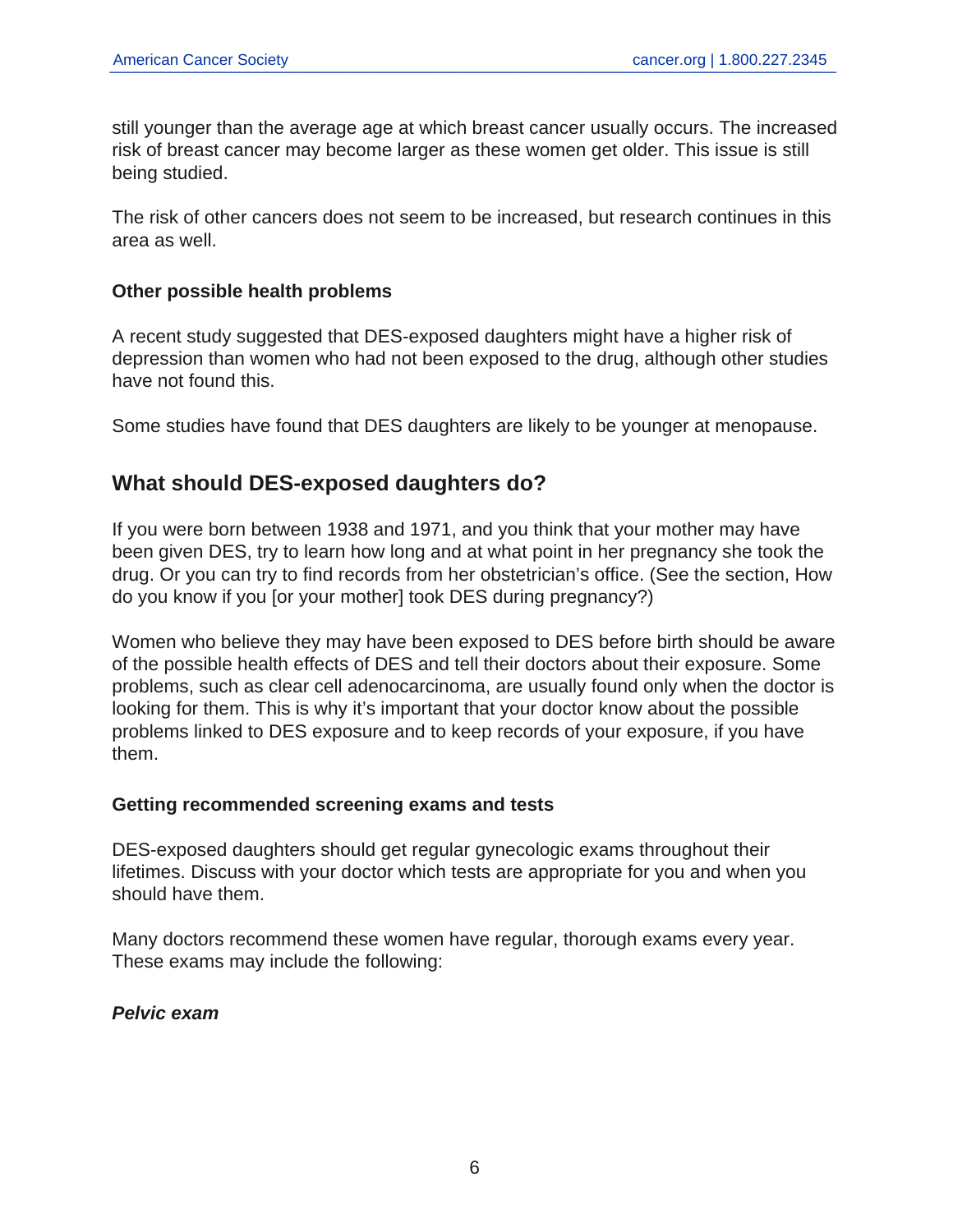This is a physical exam of the reproductive organs. As part of a pelvic exam, the doctor feels the vagina, uterus, cervix, and ovaries for any lumps. This is also known as a bimanual exam. An exam of the rectal area may be included as well. Sometimes, feeling for lumps is the only way to find an abnormal growth.

## **Pap test**

A routine Pap test is not enough for DES-exposed daughters. The cervical Pap test must be done along with a special Pap test of the vagina called a **four-quadrant Pap test**, in which cell samples are taken from all sides of the vagina.

#### **Iodine staining of the cervix and vagina**

An iodine solution is used to briefly stain the linings of the cervix and vagina. This helps the doctor find **adenosis** (an abnormal growth of glandular tissue that is not cancer) or other abnormal tissue.

## **Colposcopy**

For this exam, the doctor uses a magnifier to look closely for abnormal tissue in the vagina and cervix. Some doctors do not do this for everyone, but this is commonly done if the Pap test result is not normal.

## **Biopsy**

Small samples of any parts of the cervix or vagina that look abnormal on other tests are removed and looked at under a microscope to see if cancer cells are present.

#### **Breast exams and screening tests**

DES-exposed daughters should follow current breast cancer screening recommendations. (For American Cancer Society recommendations on breast cancer screening, see **Breast Cancer: Early Detection**<sup>7</sup>.) Women should report any new breast lumps or other breast changes to a doctor right away.

#### **Reducing risks during pregnancy**

Because of the problems that may show up during pregnancy, DES-exposed daughters need to tell their doctors about their DES exposure. It's best if they do this before they become pregnant. This way they can work with their doctors to watch for signs of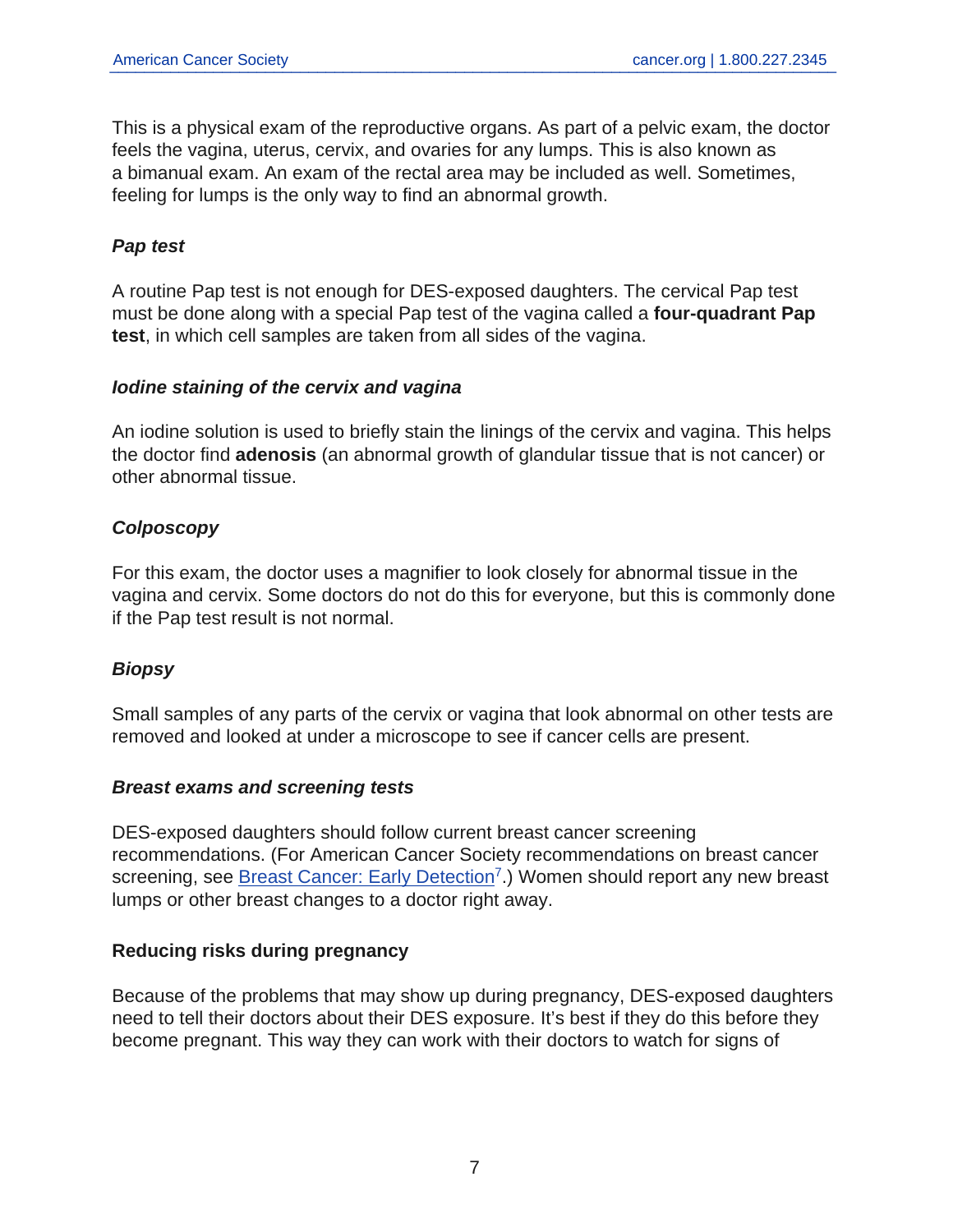problems and deal with them as soon as possible. Their pregnancies will probably be treated as high-risk, meaning these women will be closely watched by their doctors throughout the pregnancy.

Again, it's important to note that most DES-exposed daughters do not have problems getting pregnant or carrying a baby to full term. All women should have good prenatal care, but it's even more important for DES-exposed daughters.

## **Is it safe to use oral contraceptives (birth control pills) or hormone replacement therapy?**

Each woman should talk about this with her doctor. Studies have not shown that birth control pills or hormone replacement therapy is unsafe for DES-exposed daughters, but some doctors believe DES-exposed daughters should avoid them because of the estrogen in them. Structural changes in the vagina or cervix do not usually cause problems with the use of other forms of contraception, such as diaphragms, female condoms, or spermicides.

# **What health problems could DES-exposed sons have?**

## **Epididymal cysts**

DES-exposed sons have an increased risk for epididymal cysts, which are noncancerous growths on the testicles. Some studies have found that as many as 1 out of 5 DES-exposed sons may develop these.

#### **Other health problems**

Whether DES-exposed sons are at higher risk for other genital changes is not known. Some studies have found that DES-exposed sons might have a higher risk of undescended testicles or hypospadias (a birth defect in which the urethra opens along the bottom of the penis rather than at its tip). But other studies have not found these risks.

The possible relationship of DES exposure to increased risk of testicular or prostate cancer is not clear at this time. Some studies have suggested a possible link, but others have not.

DES-exposed sons don't seem to have more fertility problems than other men.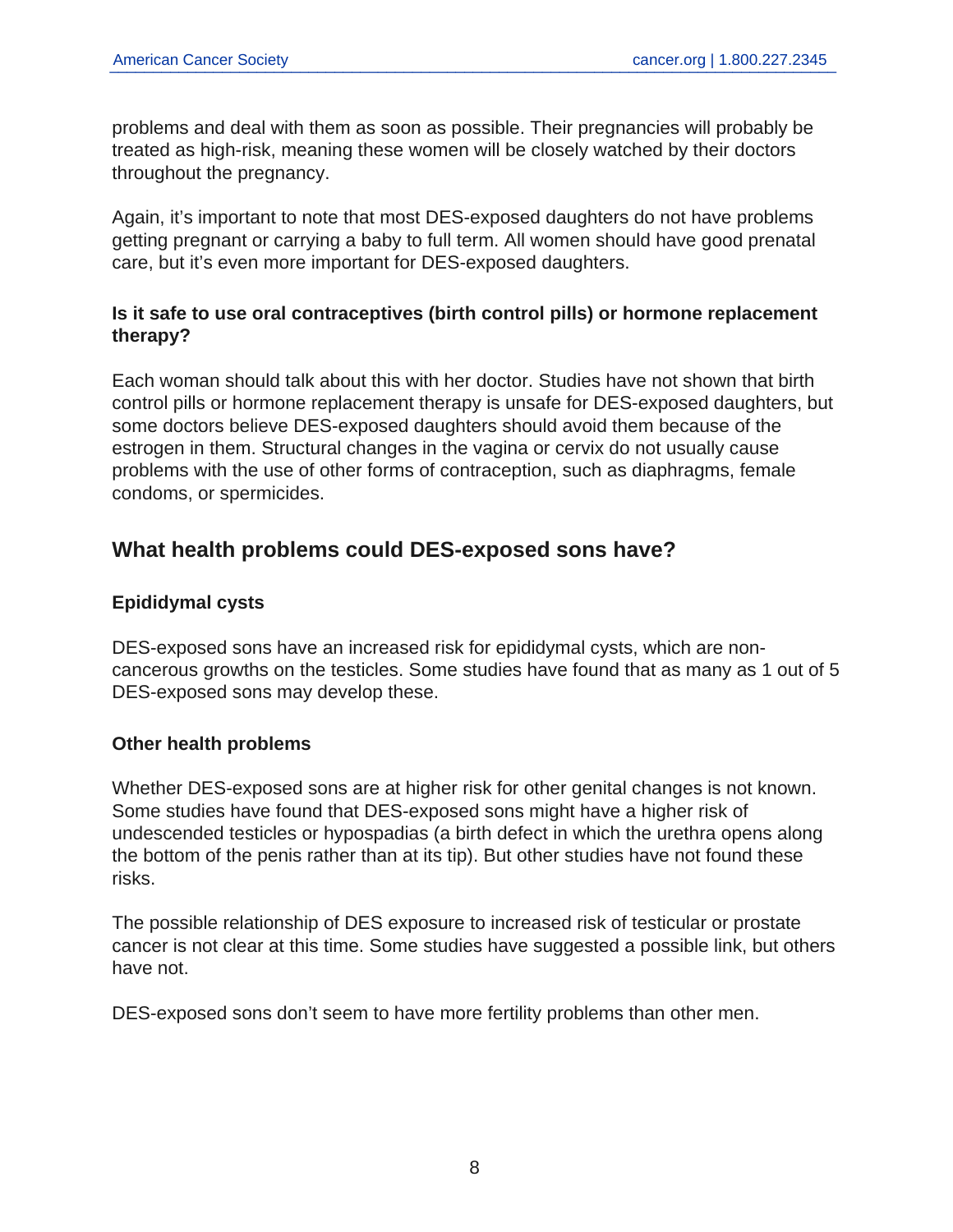# **What should DES-exposed sons do?**

There are no special screenings or tests recommended for DES-exposed sons, but they should tell their doctors about their exposure and get regular exams .

Even though DES-exposed sons have not been found to have a higher risk of developing cancer, males with undescended testicles or unusually small testicles have a higher risk of testicular cancer, whether they were exposed to DES or not. DESexposed sons may want to talk to their doctors about whether they should examine their testicles regularly.

# **What about children of DES-exposed sons and daughters (DES third generation children)?**

It is not yet clear if children born to DES-exposed daughters and sons have any greater health risks than other children. These children were not directly exposed to DES, so they would not be expected to have the same risks as their parents, but research in this area continues.

Some studies have suggested that the risk of hypospadias may be higher in boys whose mothers were exposed to DES. Most other studies so far have not found higher risks of birth defects or cancer in these children, but some health problems might not show up until they're older. Researchers are following these children to look for possible health effects.

# **DES research**

Several groups of researchers around the world continue to follow people who may have been exposed to DES (and their children) to look for possible health effects.

Some people known to have been exposed to DES are being watched in the [National](https://www.desfollowupstudy.org/index.asp) [Cancer Institute's DES Combined Cohort Follow-up Study](https://www.desfollowupstudy.org/index.asp)<sup>8</sup>, which was started in 1992. Researchers are following up with more than 20,000 people to look for possible effects of DES, such as higher risks of breast and [testicular cancers](https://www.cancer.org/cancer/testicular-cancer.html)<sup>9</sup>, as well as other health issues that might not be as easily linked to DES exposure. This research is still going on, and study results continue to be published.

The Follow-up Study also includes the children of the daughters and sons who were exposed to DES — the third generation of DES-exposed families. The third generation will continue to be studied, along with the mothers who were first exposed to DES and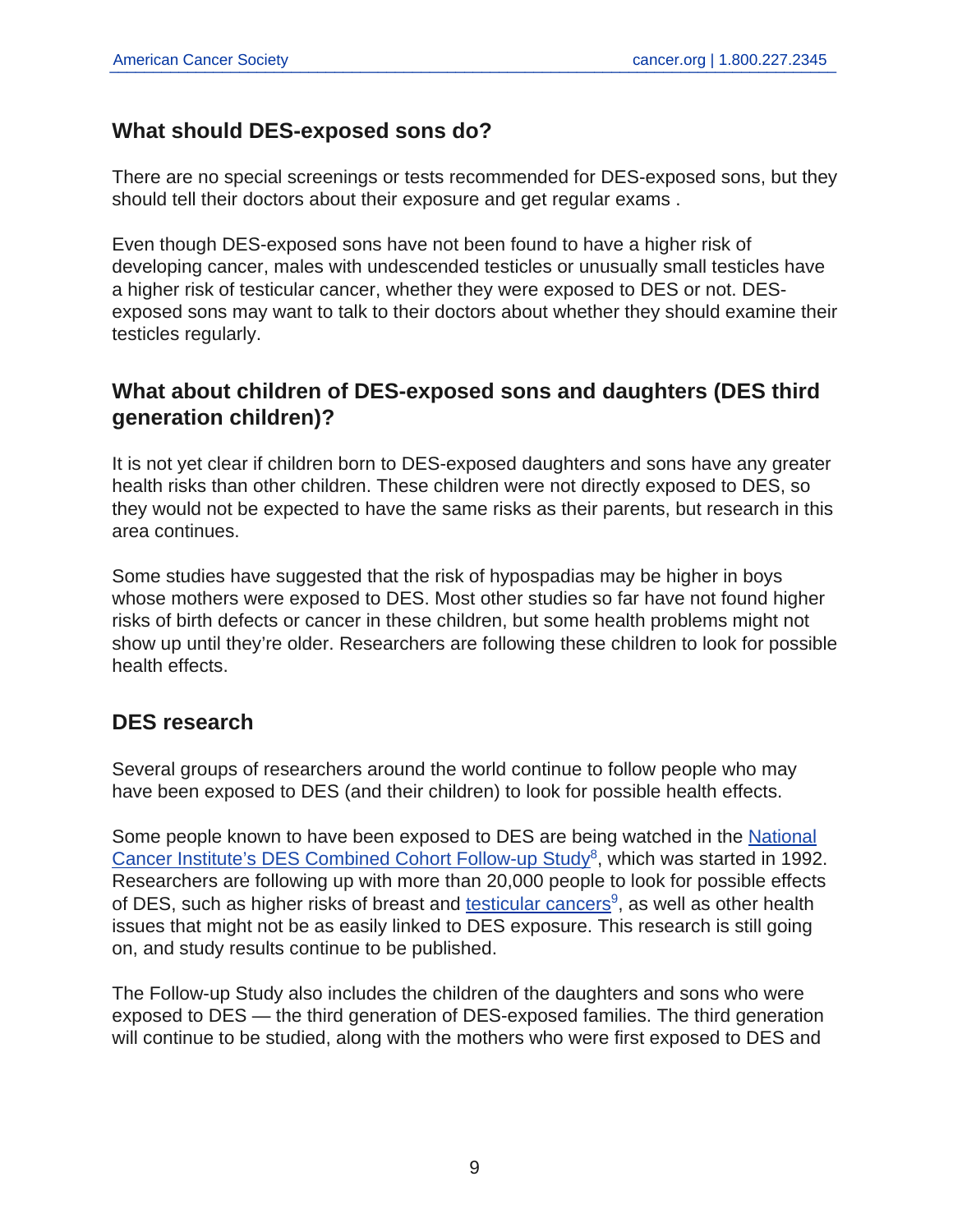their children.

# **Hyperlinks**

- 1. [desaction.org/brand-names/](https://desaction.org/brand-names/)
- 2. [www.cancer.org/cancer/breast-cancer.html](https://www.cancer.org/cancer/breast-cancer.html)
- 3. [www.cancer.org/cancer/breast-cancer/screening-tests-and-early-detection.html](https://www.cancer.org/cancer/breast-cancer/screening-tests-and-early-detection.html)
- 4. [www.cancer.org/cancer/vaginal-cancer.html](https://www.cancer.org/cancer/vaginal-cancer.html)
- 5. [www.cancer.org/cancer/cervical-cancer.html](https://www.cancer.org/cancer/cervical-cancer.html)
- 6. [www.cancer.org/cancer/breast-cancer.html](https://www.cancer.org/cancer/breast-cancer.html)
- 7. [www.cancer.org/cancer/breast-cancer/screening-tests-and-early-detection.html](https://www.cancer.org/cancer/breast-cancer/screening-tests-and-early-detection.html)
- 8. [www.desfollowupstudy.org/index.asp](https://www.desfollowupstudy.org/index.asp)
- 9. [www.cancer.org/cancer/testicular-cancer.html](https://www.cancer.org/cancer/testicular-cancer.html)

## **References**

Brouwers MM, Feitz WF, Roelofs LA, et al. Hypospadias: A transgenerational effect of diethylstilbestrol? Hum Reprod. 2006;21:666669.

Centers for Disease Control and Prevention. Potential Health Risks for Third Generation

(Offspring of DES Daughters and Sons). Accessed at www.cdc.gov/des/consumers/about/concerns\_offspring.html on January 14, 2014.

Hatch EE, Herbst AL, Hoover RN, et al. Incidence of squamous neoplasia of the cervix and vagina in women exposed prenatally to diethylstilbestrol (United States). Cancer Causes Control. 2001;12:837845.

Hoover RN, Hyer M, Pfeiffer RM, et al. Adverse health outcomes in women exposed in utero to diethylstilbestrol. New Engl J Med. 2011;365:13041314.

Kaufman RH, Adam E. Findings in female offspring of women exposed in utero to diethylstilbestrol. Obstet Gynecol. 2002;99:197200.

Kaufman RH, Adam E, Hatch EE, et al. Continued follow-up of pregnancy outcomes in diethylstilbestrol-exposed offspring. Obstet Gynecol. 2000;96:483489.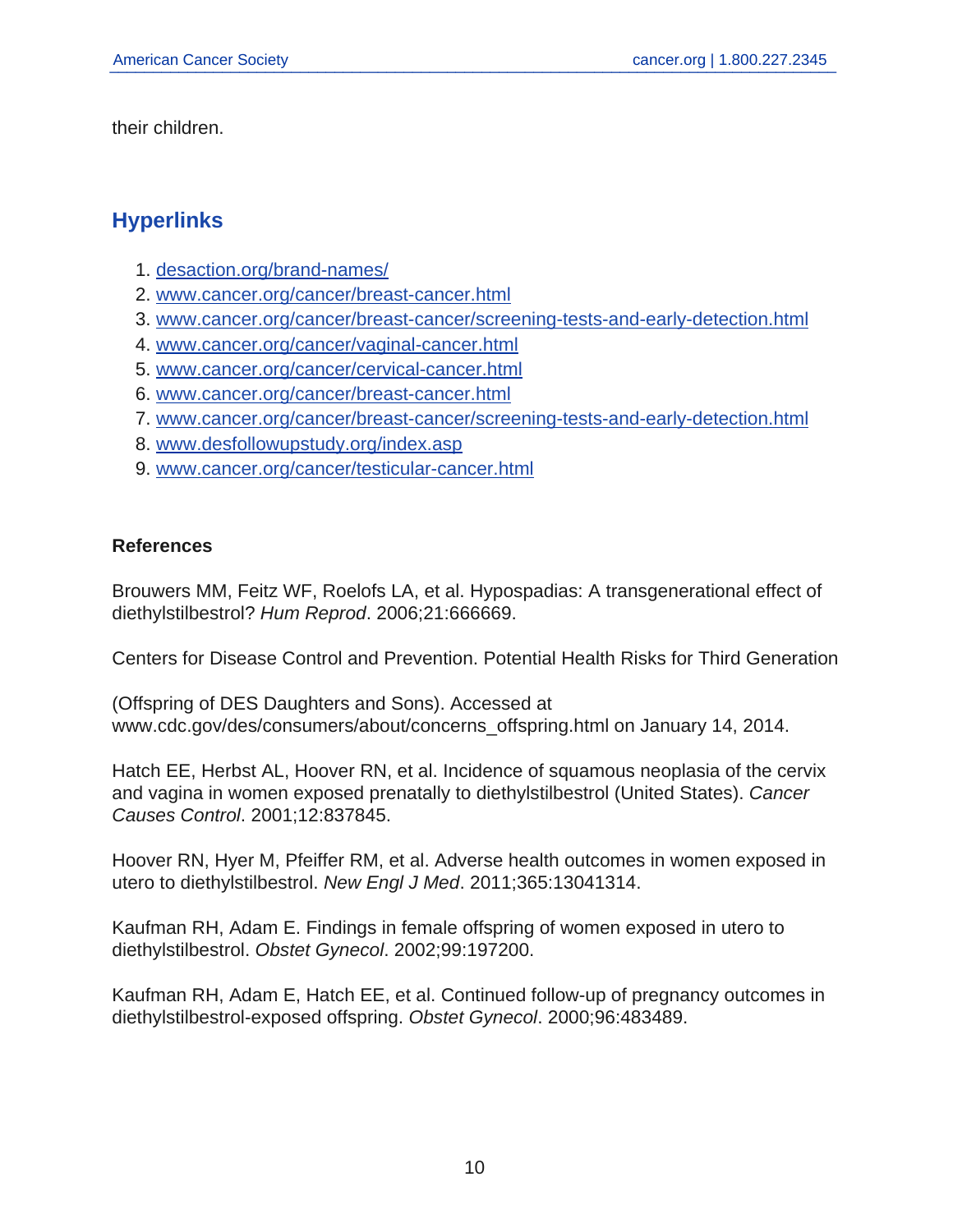Klip H, Verloop J, van Gool JD, et al. Hypospadias in sons of women exposed to diethylstilbestrol in utero: A cohort study. Lancet. 2002;359:11021107.

National Cancer Institute. FactSheet: DES Questions and Answers. 2011. Accessed at www.cancer.gov/cancertopics/factsheet/Risk/DES on January 14, 2014.

O'Reilly EJ, Mirzaei F, Forman MR, Ascherio A. Diethylstilbestrol exposure in utero and depression in women. Am J Epidemiol. 2010;171:876882.

Palmer JR, Hatch EE, Rao RS, et al. Infertility among women exposed prenatally to diethylstilbestrol. Am J Epidemiol. 2001;154:316321.

Palmer JR, Wise LA, Robboy SJ, et al. Hypospadias in sons of women exposed to diethylstilbestrol in utero. Epidemiol. 2005;16:583586.

Palmer JR, Wise LA, Hatch EE, et al. Prenatal diethylstilbestrol exposure and risk of breast cancer. Cancer Epidemiol Biomarkers Prev. 2006;15:15091514.

Saslow D, Solomon D, Lawson HW, et al. American Cancer Society, American Society for Colposcopy and Cervical Pathology, and American Society for Clinical Pathology screening guidelines for the prevention and early detection of cervical cancer. CA Cancer J Clin. 2012;62:147172.

Schechter T, Finkelstein Y, Koren G. Pregnant "DES daughters" and their offspring. Can Fam Physician. 2005;51:493494.

Smith EK, White MC, Weir HK, et al. Higher incidence of clear cell adenocarcinoma of the cervix and vagina among women born between 1947 and 1971 in the United States. Cancer Causes Control. 2012;23:207211.

Steiner AZ, D'Aloisio AA, DeRoo LA, et al. Association of intrauterine and early-life exposures with age at menopause in the Sister Study. Am J Epidemiol. 2010;172:140148.

Tedeschi CA, Rubin M, Drumholz BA, et al. Six cases of women with diethylstilbestrol in utero demonstrating long-term manifestations and current evaluation guidelines. J Low Genit Tract Dis. 2005;9:1118.

Titus-Ernstoff L, Troisi R, Hatch EE, et al. Offspring of women exposed in utero to diethylstilbestrol (DES): A preliminary report of benign and malignant pathology in the third generation. Epidemiology. 2008;19:251257.